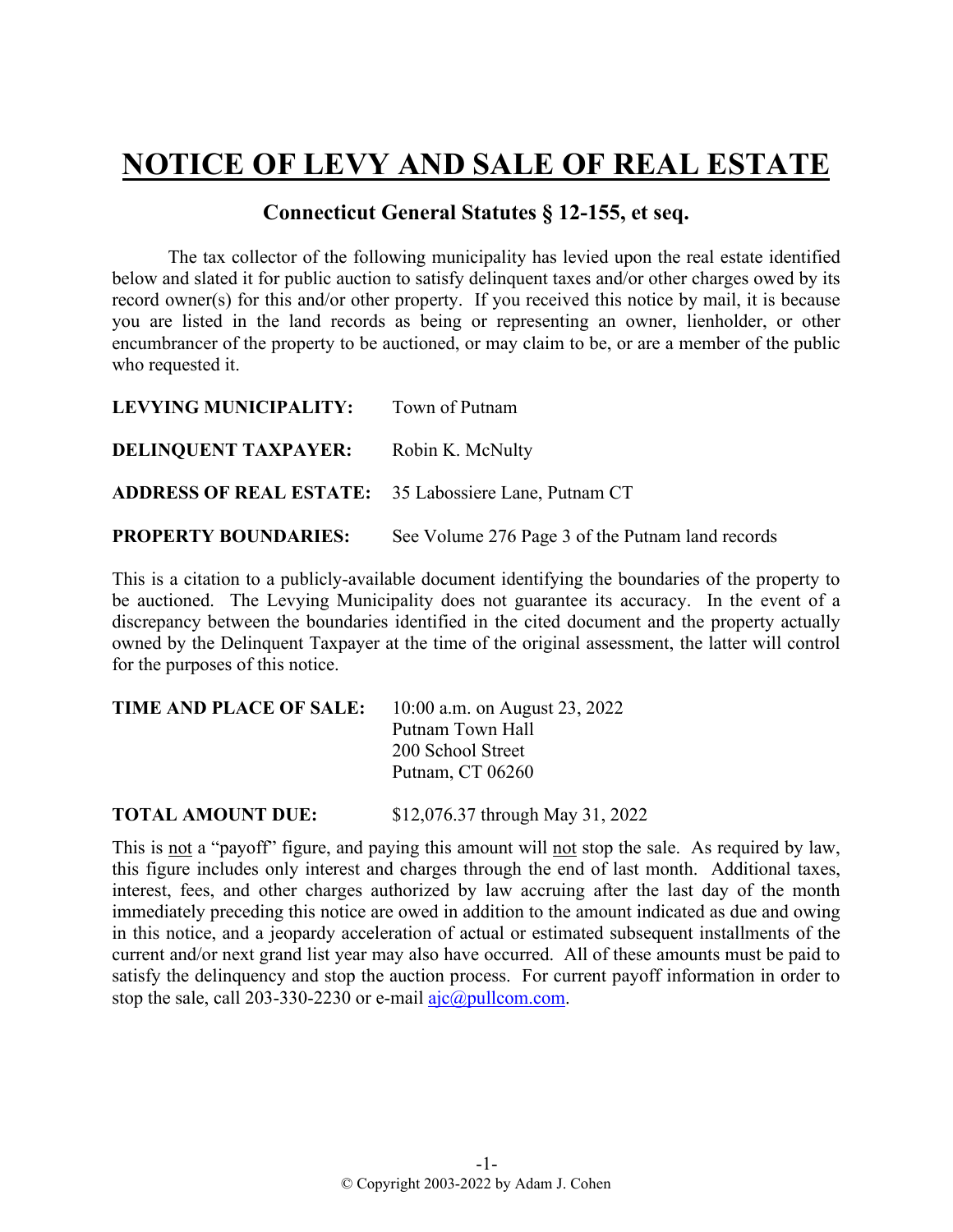**SURVIVING ENCUMBRANCES:** This property will be sold "free and clear" to the winning bidder subject only to: (1) taxes and water/sewer charges laid by the levying municipality which were not yet due and payable at the time of the levy, which is the date accompanying the signature on the first notice of this sale filed in the land records, except as are recovered from the sale; (2) the accrued taxes and water/sewer charges of any other governmental authority against this property; (3) any federal lien recorded until 30 days before the date which is six months after the auction date, except as extinguished pursuant to federal law; (4) easements, covenants and restrictions in favor of other parcels of land predating the time of the levy; (5) solely to the extent any of the delinquencies identified above was assessed on property other than the property to be sold, all encumbrances perfected before this notice was recorded; (6) interests exempt from levy and sale under the Constitution and laws of the United States; (7) the interest of any person or such person's predecessors in title for whom notice of the sale was not sent as required by law, and who had a right to such notice, and who did not in fact know of it within six months thereafter; (8) any monetary encumbrance recorded between May 13, 2022 and the date the first notice of this sale was filed in the land records, unless its holder is notified of the tax sale as required by law or in fact knew of it within six months thereafter; (9) any other interest not foreclosed by this tax sale procedure under state law; and (10) the effect of any federal, state, or local law and the restrictions and conditions in the tax sale notices and announced at the auction.

**PERSONS TO WHOM THIS NOTICE IS SENT:** The following persons are, or may claim to be, or may represent, the known holders of choate interests which will be affected by the sale. Absent payment in full before the auction or valid redemption within six months thereafter, the respective titles, mortgages, liens, restraints on alienation, and other encumbrances in this property in favor of all persons with actual or constructive notice thereof shall be extinguished.

| Robin K. McNulty   | HOP Energy, LLC d/b/a DDLC Energy                         |
|--------------------|-----------------------------------------------------------|
| 35 Labossiere Lane | $  \cdot \rangle$ c/o Corporation Service Co., Reg. Agent |
| Putnam, CT 06260   | 1 225 Asylum Street, $20^{th}$ Fl.                        |
|                    | Hartford, CT 06103                                        |